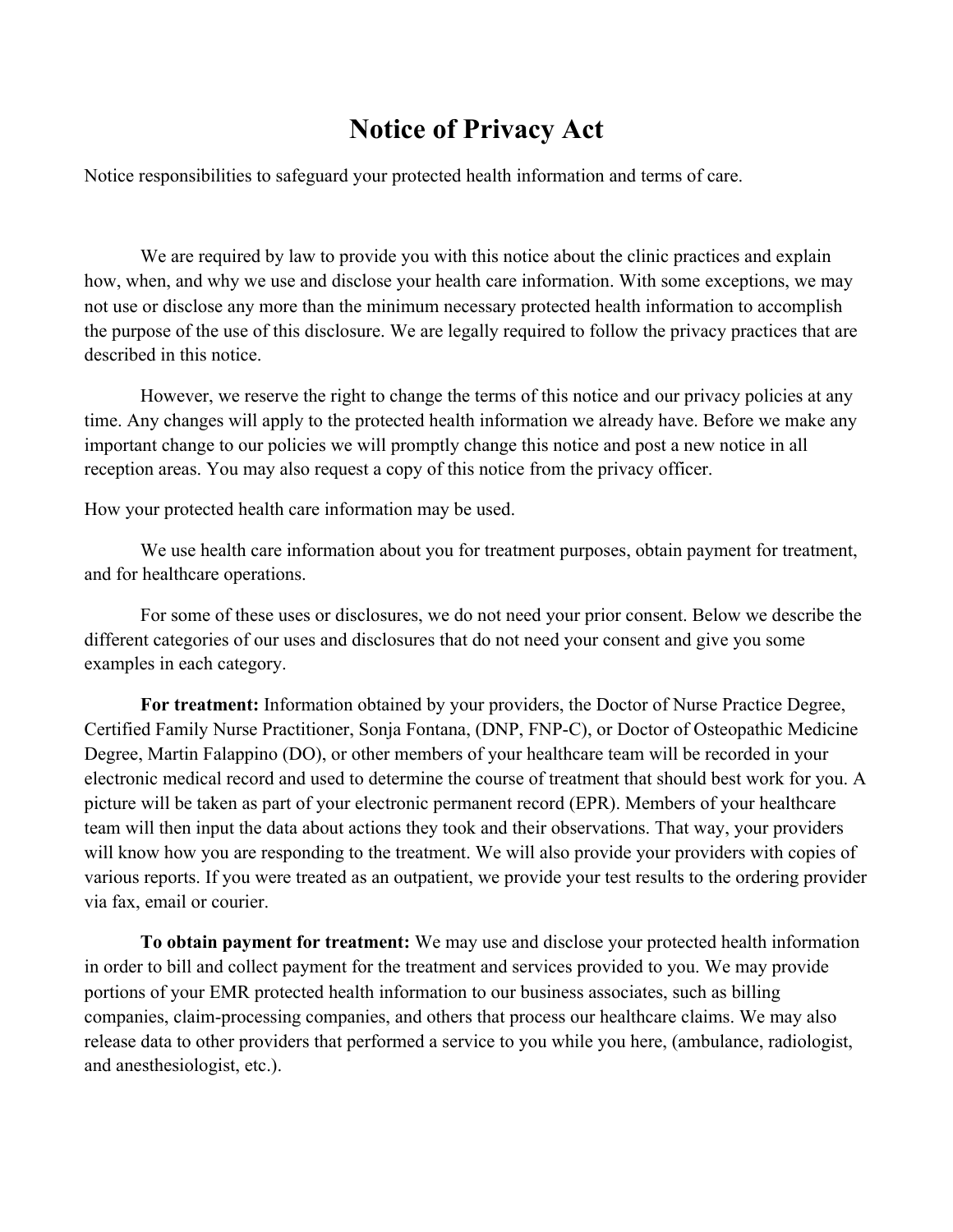We will electronically bill your insurance for to know if we are contracted providers under your insurance. If we are not contracted you but it is your responsibility providers then you will be responsible for the full dollar amount.

**Healthcare Operations:** Healthcare operations are certain administrative, financial, legal and quality improvement activities that of a covered facility that are necessary to run its business and to support the core functions of treatment and payment. Here are a few activities that would under healthcare activities.

Conducting quality assessment and improvement activities:

Conducting or arranging for a medical review, legal and auditing services including fraud and abuse. Patients that are retaining services for other purpose than their health and wellbeing, for instance, employees of a regulatory service must disclose this to their provider on their first meeting. Business planning and development, such as convicting cost-management and planning analysis related to hanging and operating the facility.

By state and federal law we may be required to report certain circumstances, wherein may use disclose your protected health information your authorization. Below are a few of those examples:

When a disclosure is required by Federal, State or Local Law, Judicial or Administrative Proceedings for Law Enforcement: We make disclosures when a law requires that we report the information to government agencies and law enforcement personnel about victims of abuse, neglect, violent crime, or domestic violence; also when dealing with gunshot and other wounds; or when ordered in a judicial or administrative proceeding.

You have the right to get a list of instances in which you have disclosed your protected health information. The list will not include the disclosures made for treatment, payment, or healthcare operations, directly to you, to your family, or in our facility directory. The list will also not include disclosures made from national security purposes, to corrections, for law enforcement personnel.

We will respond within 60 days of receiving your request. The list we give you will include disclosures mad in the last six years unless you request a shorter time. The list will include the date of the disclosures and to whom your protected health information was disclosed. We will provide a list to you at no charge, but if you make more than one request in a 12-month period, we will charge you \$30.00 for each additional request.

If you believe that there is a mistake in your protected EMR or that a piece of important data is missing, you have the right to request that we correct the existing information or add the missing data. You must provide your request and your complete reason for the request in writing. We will respond within 60 days of receipt. If the provider is unable to act on the amendment within 60 days, the provider may extend the time for action by no more than 30 days. The provider must the individual a written statement and the reason for the delay. We may deny your request in writing if the protected information